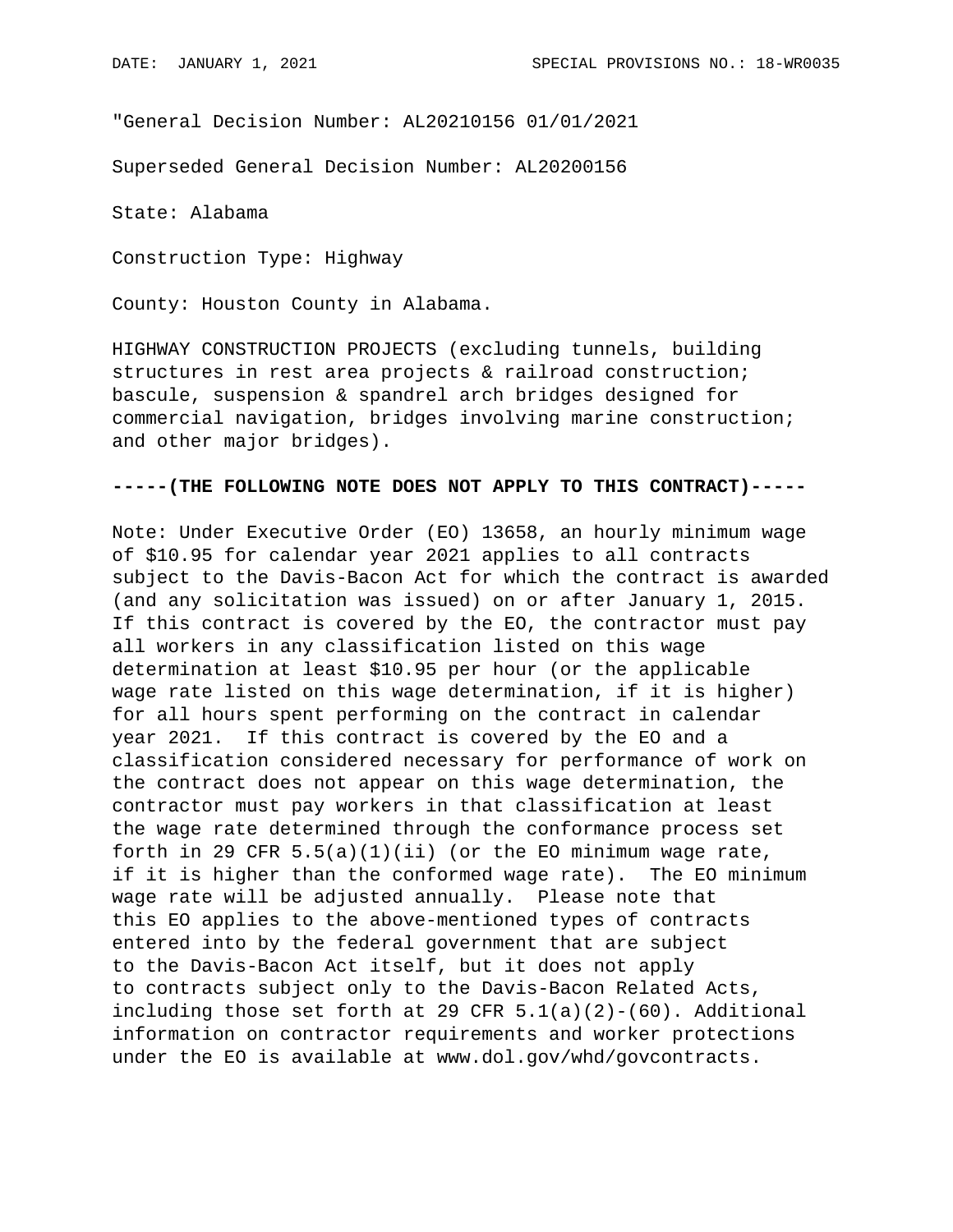| Modification Number | Publication Date |  |
|---------------------|------------------|--|
|                     | 01/01/2021       |  |

ELEC0505-001 09/01/2019

|                         | Rates | Fringes |  |
|-------------------------|-------|---------|--|
| ELECTRICIAN\$ 27.34     |       | 3%+8.61 |  |
| SUAL2019-035 11/13/2019 |       |         |  |

|                                                                      | Rates | Fringes |
|----------------------------------------------------------------------|-------|---------|
| CARPENTER (Form Work Only)\$ 15.62                                   |       | 0.00    |
| CEMENT MASON/CONCRETE FINISHER\$ 14.75                               |       | 0.00    |
| HIGHWAY/PARKING LOT STRIPING:<br>Operator (Striping Machine)\$ 19.82 |       | 0.00    |
| HIGHWAY/PARKING LOT STRIPING:<br>Truck Driver (Line Striping         |       |         |
| $True k)$ \$ 14.55                                                   |       | 0.00    |
| IRONWORKER, REINFORCING\$ 16.20                                      |       | 0.00    |
| IRONWORKER, STRUCTURAL\$ 22.40                                       |       | 0.00    |
| LABORER GRADE CHECKER\$ 14.31                                        |       | 0.00    |
| LABORER: Asphalt, Includes<br>Raker, Shoveler, Spreader and          |       |         |
| Distributor\$ 16.19                                                  |       | 0.00    |
| LABORER: Common or General\$ 11.85                                   |       | 0.00    |
| LABORER: Mason Tender -                                              |       |         |
| Cement/Concrete\$ 14.06                                              |       | 0.00    |
| LABORER: Pipelayer\$ 14.42                                           |       | 0.00    |
| Asphalt Spreader\$ 16.00<br>OPERATOR:                                |       | 0.00    |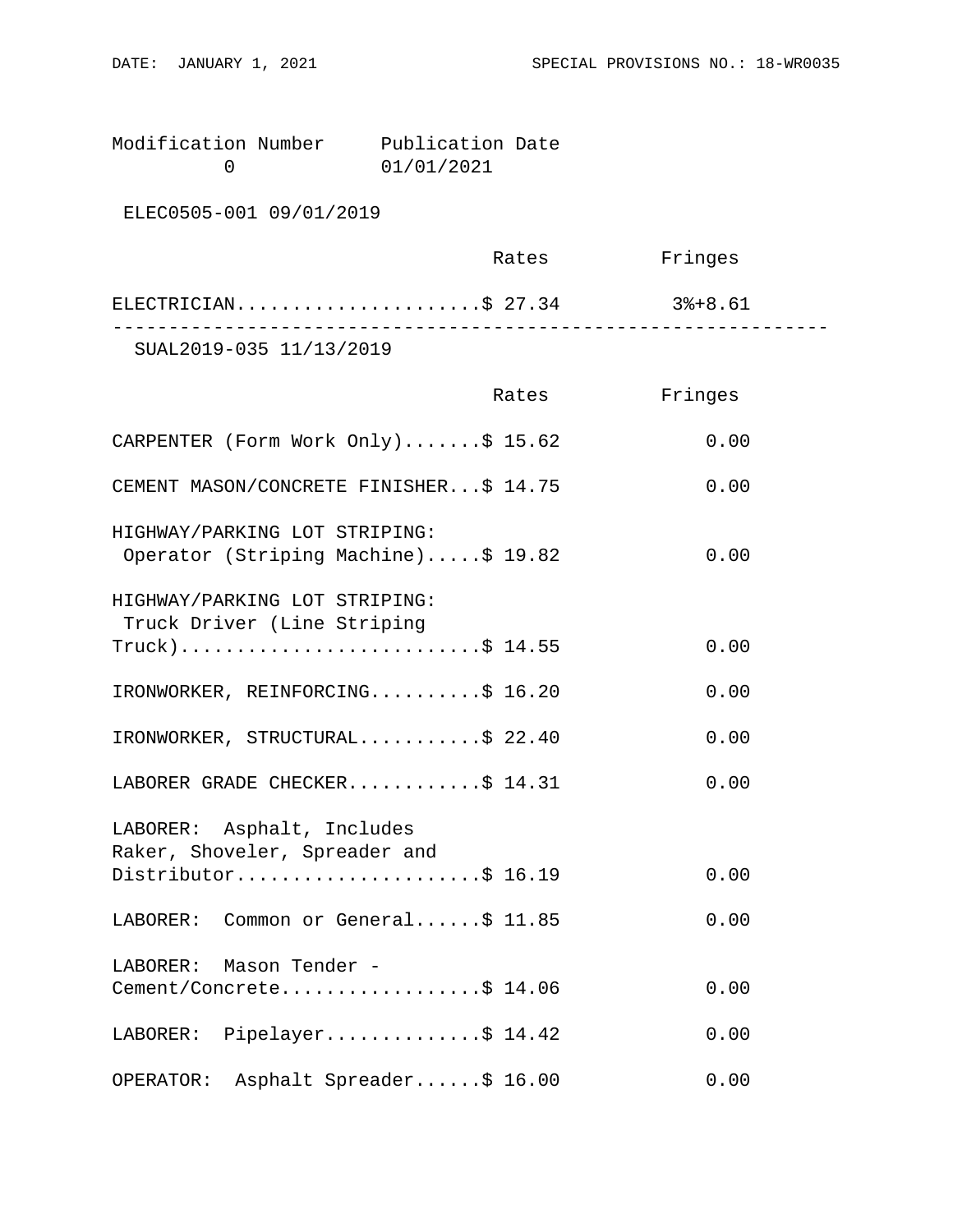| OPERATOR:<br>Backhoe/Excavator/Trackhoe\$ 15.20<br>0.00    |                                                     |  |       |
|------------------------------------------------------------|-----------------------------------------------------|--|-------|
|                                                            | OPERATOR: Bobcat/Skid                               |  |       |
|                                                            | Steer/Skid Loader\$ 13.88                           |  | 0.00  |
| OPERATOR:                                                  | Broom/Sweeper\$ 13.38                               |  | 0.00  |
| OPERATOR:                                                  | Bulldozer\$ 15.08                                   |  | 0.00  |
| OPERATOR:                                                  | Crane\$ 19.88                                       |  | 2.31  |
| OPERATOR:                                                  | Distributor\$ 18.52                                 |  | 0.00  |
| OPERATOR:                                                  | Drill\$ 26.73                                       |  | 11.25 |
| OPERATOR:                                                  | Grader/Blade\$ 19.17                                |  | 0.00  |
| OPERATOR:                                                  | Loader\$ 14.93                                      |  | 0.00  |
|                                                            | OPERATOR: Material Transfer<br>Vehicle\$ 16.60      |  | 0.00  |
|                                                            | OPERATOR: Mechanic\$ 19.16                          |  | 0.00  |
| OPERATOR:                                                  | Milling Machine\$ 15.79                             |  | 0.00  |
| OPERATOR:                                                  | Oiler\$ 16.83                                       |  | 0.00  |
| OPERATOR:                                                  | Paver (Asphalt,<br>Aggregate, and Concrete)\$ 15.64 |  | 0.00  |
|                                                            | OPERATOR: Roller\$ 14.24                            |  | 0.00  |
|                                                            | OPERATOR: Scraper\$ 13.30                           |  | 0.00  |
|                                                            | PAINTER (Brush and Roller)\$ 15.97                  |  | 1.27  |
|                                                            | TRAFFIC CONTROL: Flagger\$ 13.01                    |  | 0.00  |
| TRAFFIC CONTROL:<br>Laborer-Cones/<br>Barricades/Barrels - |                                                     |  |       |
| Setter/Mover/Sweeper\$ 13.86<br>0.00                       |                                                     |  |       |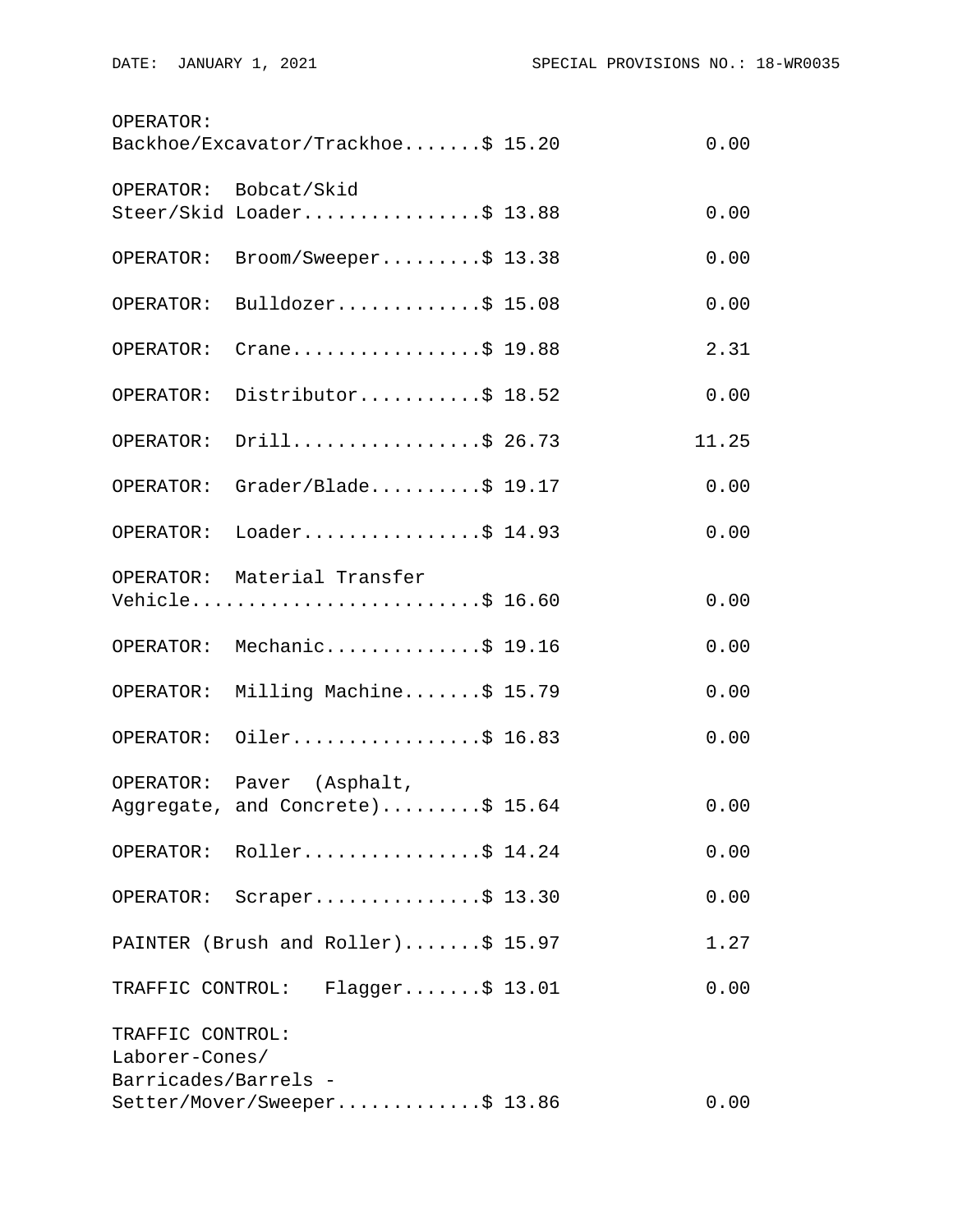|               | TRUCK DRIVER: Dump Truck\$ 14.41  | 0.00 |
|---------------|-----------------------------------|------|
| TRUCK DRIVER: | Flatbed Truck $$15.00$            | 0.00 |
| TRUCK DRIVER: | Lowboy Truck $$16.79$             | 0.00 |
|               | TRUCK DRIVER: Semi-Trailer        |      |
|               |                                   | 0.00 |
|               | TRUCK DRIVER: Water Truck\$ 13.50 | 0.00 |
|               |                                   |      |

WELDERS - Receive rate prescribed for craft performing operation to which welding is incidental.

================================================================

Note: Executive Order (EO) 13706, Establishing Paid Sick Leave for Federal Contractors applies to all contracts subject to the Davis-Bacon Act for which the contract is awarded (and any solicitation was issued) on or after January 1, 2017. If this contract is covered by the EO, the contractor must provide employees with 1 hour of paid sick leave for every 30 hours they work, up to 56 hours of paid sick leave each year. Employees must be permitted to use paid sick leave for their own illness, injury or other health-related needs, including preventive care; to assist a family member (or person who is like family to the employee) who is ill, injured, or has other health-related needs, including preventive care; or for reasons resulting from, or to assist a family member (or person who is like family to the employee) who is a victim of, domestic violence, sexual assault, or stalking. Additional information on contractor requirements and worker protections under the EO is available at www.dol.gov/whd/govcontracts.

Unlisted classifications needed for work not included within the scope of the classifications listed may be added after award only as provided in the labor standards contract clauses (29CFR 5.5 (a) (1) (ii)).

----------------------------------------------------------------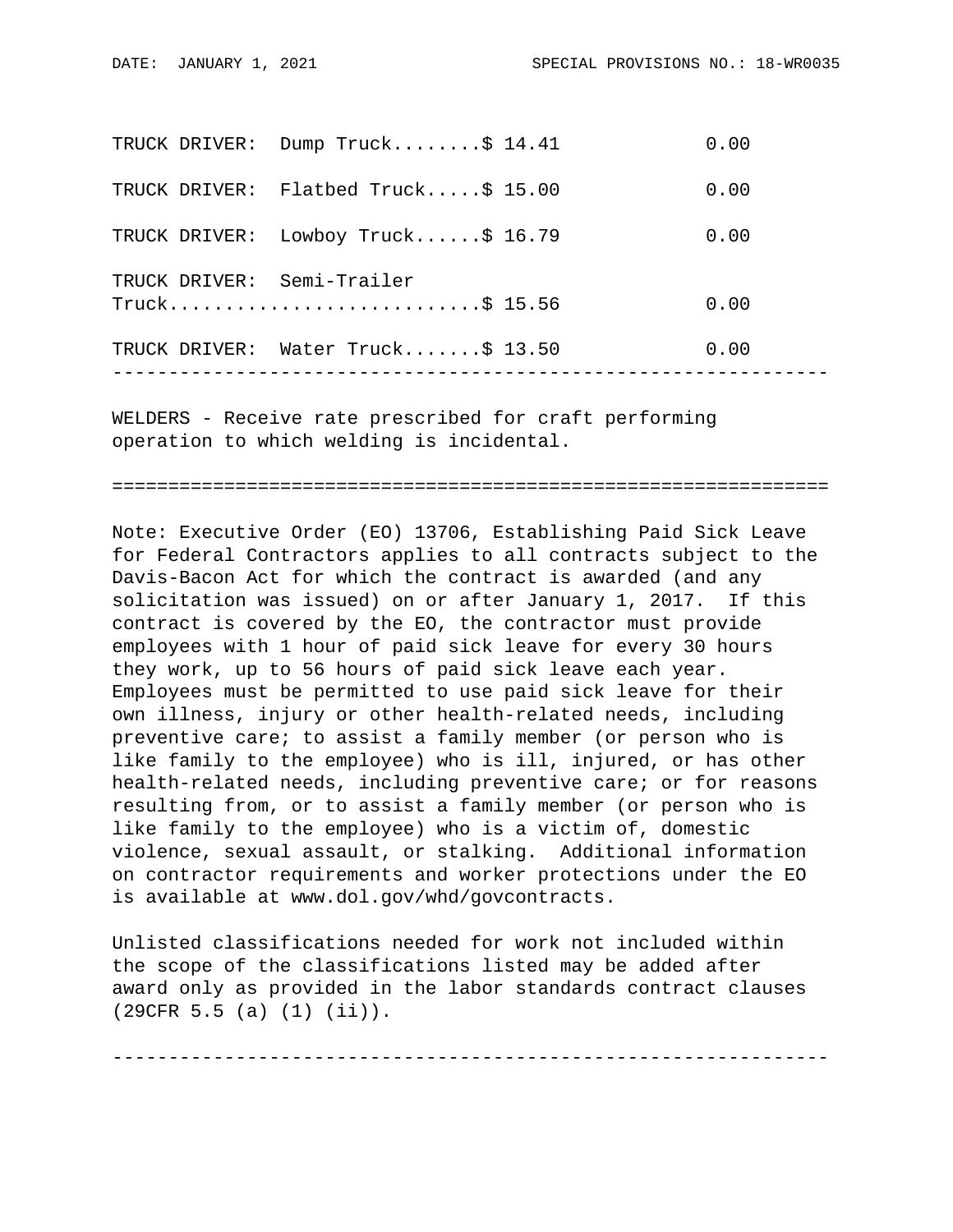The body of each wage determination lists the classification and wage rates that have been found to be prevailing for the cited type(s) of construction in the area covered by the wage determination. The classifications are listed in alphabetical order of ""identifiers"" that indicate whether the particular rate is a union rate (current union negotiated rate for local), a survey rate (weighted average rate) or a union average rate (weighted union average rate).

Union Rate Identifiers

A four-letter classification abbreviation identifier enclosed in dotted lines beginning with characters other than ""SU"" or ""UAVG"" denotes that the union classification and rate were prevailing for that classification in the survey. Example: PLUM0198-005 07/01/2014. PLUM is an abbreviation identifier of the union which prevailed in the survey for this classification, which in this example would be Plumbers. 0198 indicates the local union number or district council number where applicable, i.e., Plumbers Local 0198. The next number, 005 in the example, is an internal number used in processing the wage determination. 07/01/2014 is the effective date of the most current negotiated rate, which in this example is July 1, 2014.

Union prevailing wage rates are updated to reflect all rate changes in the collective bargaining agreement (CBA) governing this classification and rate.

Survey Rate Identifiers

Classifications listed under the ""SU"" identifier indicate that no one rate prevailed for this classification in the survey and the published rate is derived by computing a weighted average rate based on all the rates reported in the survey for that classification. As this weighted average rate includes all rates reported in the survey, it may include both union and non-union rates. Example: SULA2012-007 5/13/2014. SU indicates the rates are survey rates based on a weighted average calculation of rates and are not majority rates. LA indicates the State of Louisiana. 2012 is the year of survey on which these classifications and rates are based. The next number, 007 in the example, is an internal number used in producing the wage determination. 5/13/2014 indicates the survey completion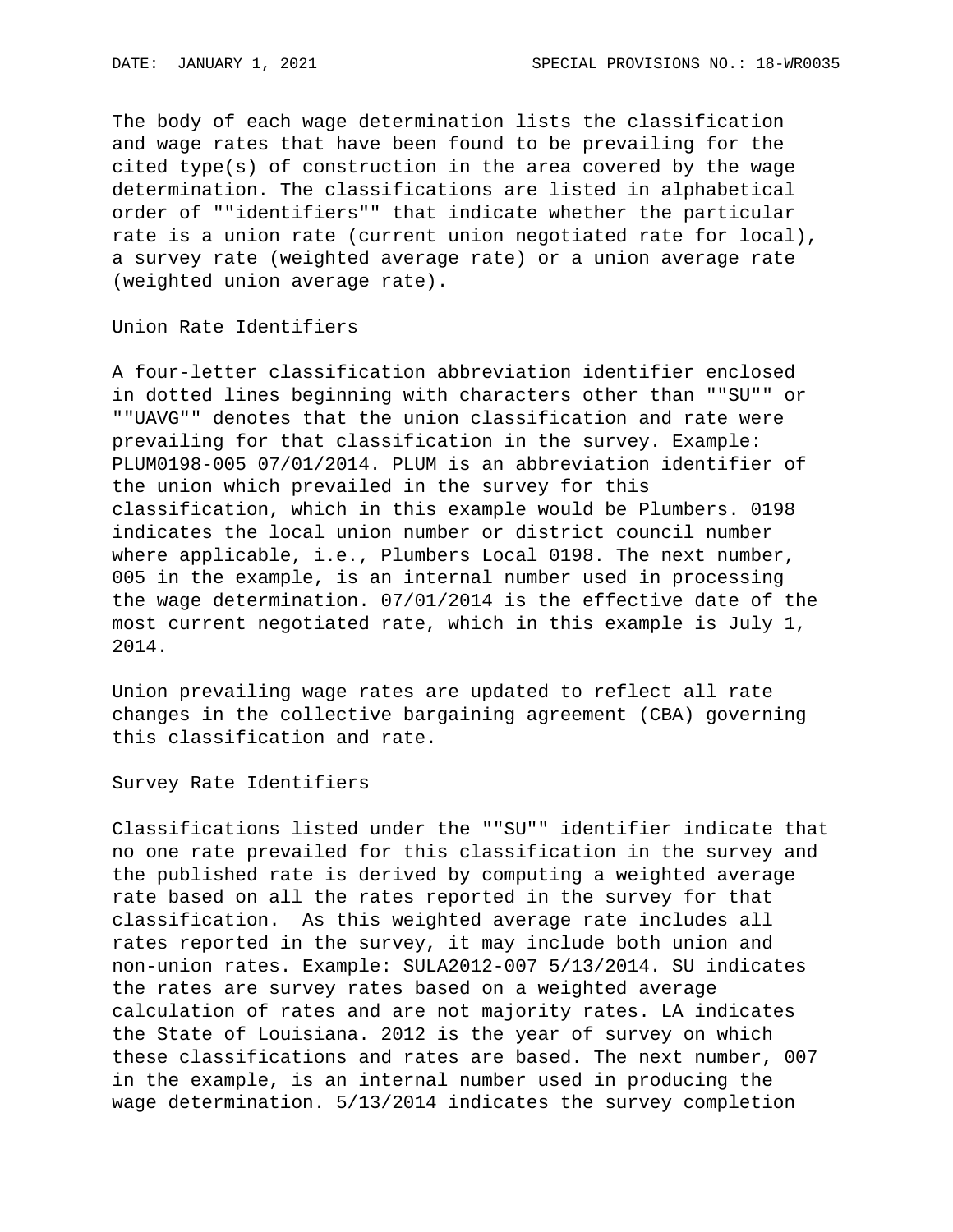date for the classifications and rates under that identifier.

Survey wage rates are not updated and remain in effect until a new survey is conducted.

Union Average Rate Identifiers

Classification(s) listed under the UAVG identifier indicate that no single majority rate prevailed for those classifications; however, 100% of the data reported for the classifications was union data. EXAMPLE: UAVG-OH-0010 08/29/2014. UAVG indicates that the rate is a weighted union average rate. OH indicates the state. The next number, 0010 in the example, is an internal number used in producing the wage determination. 08/29/2014 indicates the survey completion date for the classifications and rates under that identifier.

A UAVG rate will be updated once a year, usually in January of each year, to reflect a weighted average of the current negotiated/CBA rate of the union locals from which the rate is based.

----------------------------------------------------------------

## WAGE DETERMINATION APPEALS PROCESS

1.) Has there been an initial decision in the matter? This can be:

- \* an existing published wage determination
- \* a survey underlying a wage determination
- a Wage and Hour Division letter setting forth a position on a wage determination matter
- \* a conformance (additional classification and rate) ruling

On survey related matters, initial contact, including requests for summaries of surveys, should be with the Wage and Hour Regional Office for the area in which the survey was conducted because those Regional Offices have responsibility for the Davis-Bacon survey program. If the response from this initial contact is not satisfactory, then the process described in 2.) and 3.) should be followed.